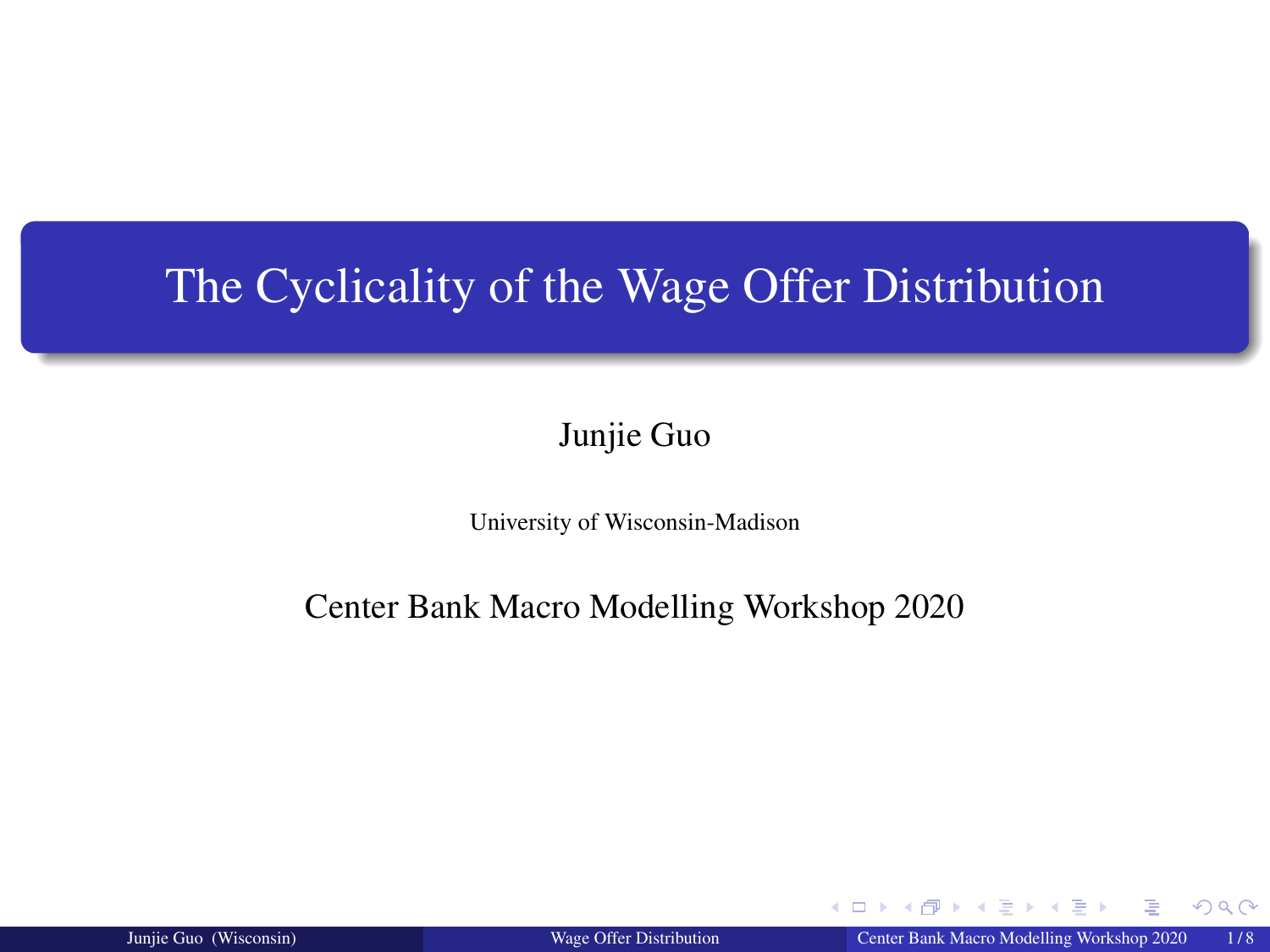- <span id="page-1-0"></span> $\bullet$  Well documented that the number of vacancies v is pro-cyclical, e.g. Shimer (2005)
- $\bullet$  Much less is known about the cyclicality of the wage offer distribution  $F:$  CDF of wages across vacancies
	- Is the creation of high-wage vacancies more or less cyclical than the creation of low-wage vacancies?
- This paper
	- provides new evidence suggesting that the creation of high-wage vacancies is more cyclical
	- quantifies a new theory that accounts for the evidence by allowing unemployed workers to receive multiple offers simultaneously

イロト イ押 トイチト イチト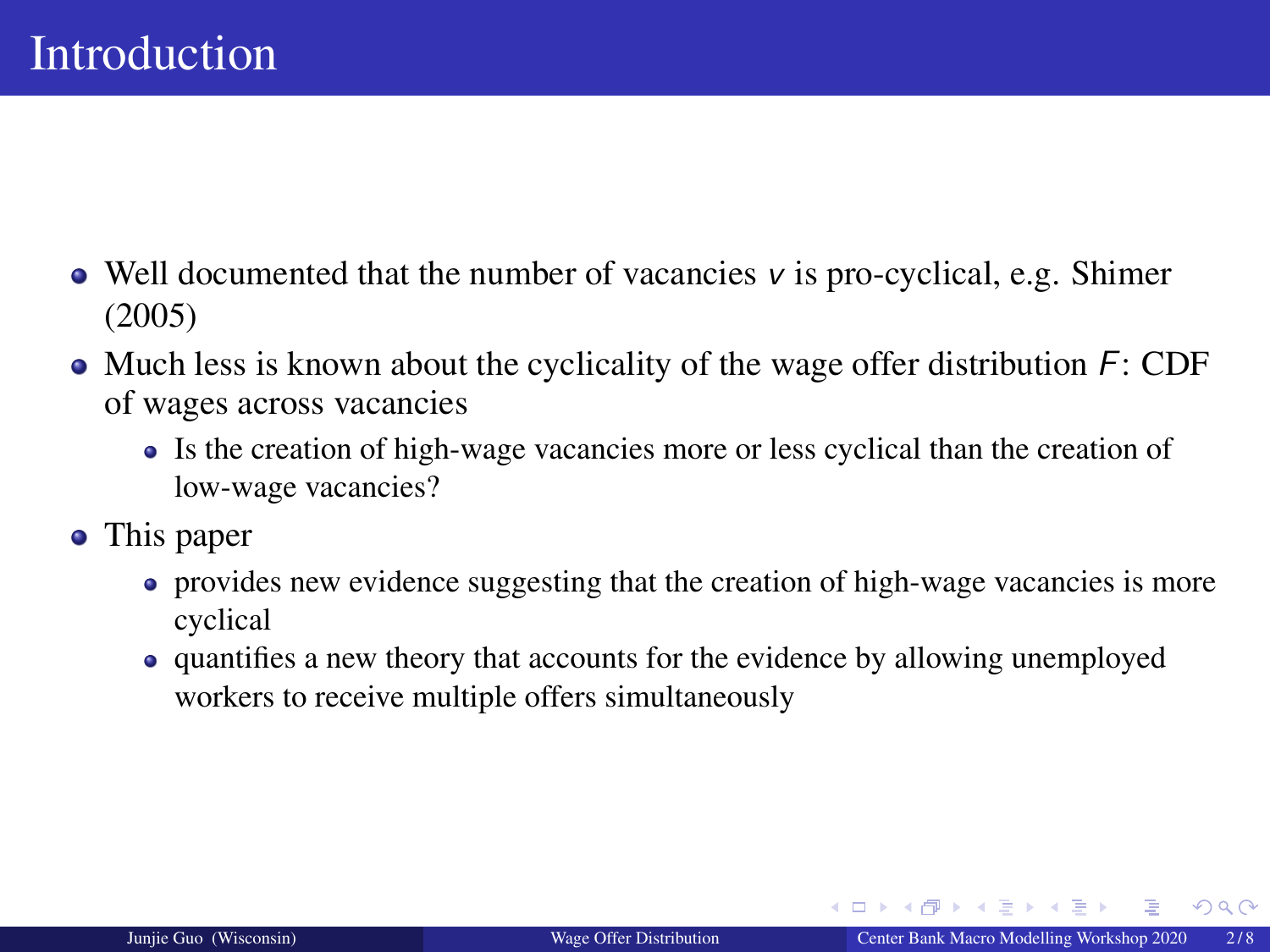### <span id="page-2-0"></span>Evidence 1

An increase in productivity  $y_t$  is associated with an increase in the share of vacancies posted by high-wage industries  $\frac{v_{j,t}}{v_t}$ 

$$
\Delta \log \left( \tfrac{v_{j,t}}{v_t} \right) = \eta_j \Delta \log y_t + \varphi_j + Q_t \beta_j + \zeta_{j,t}
$$



• *The slope of the fitted line is 0.053 with a standard [er](#page-1-0)r[or](#page-3-0) [o](#page-1-0)f*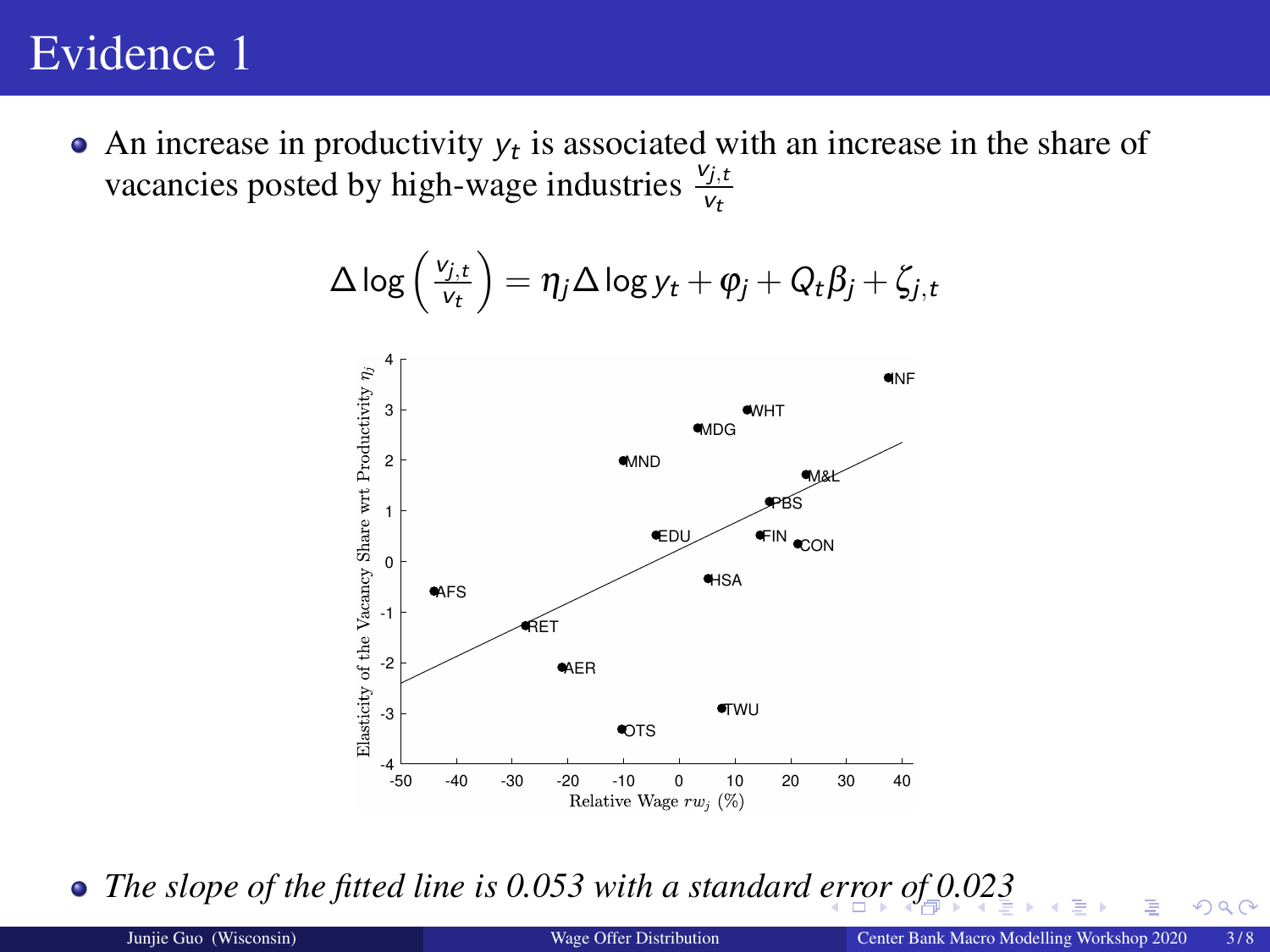## <span id="page-3-0"></span>Evidence 2

 $\bullet$  An increase in productivity  $y_t$  has a larger impact on the upper end of the wage distribution of new hires from unemployment  $w_{a,t}$ 



$$
\Delta \log w_{q,t} = \eta_q \Delta \log y_t + \varphi_q + Q_t \beta_q + \varepsilon_{q,t}
$$

*The slope of the fitted line is 0.013 with a standard erro[r o](#page-2-0)f [0.](#page-4-0)[0](#page-2-0)[03](#page-3-0)[.](#page-4-0)*

 $QQ$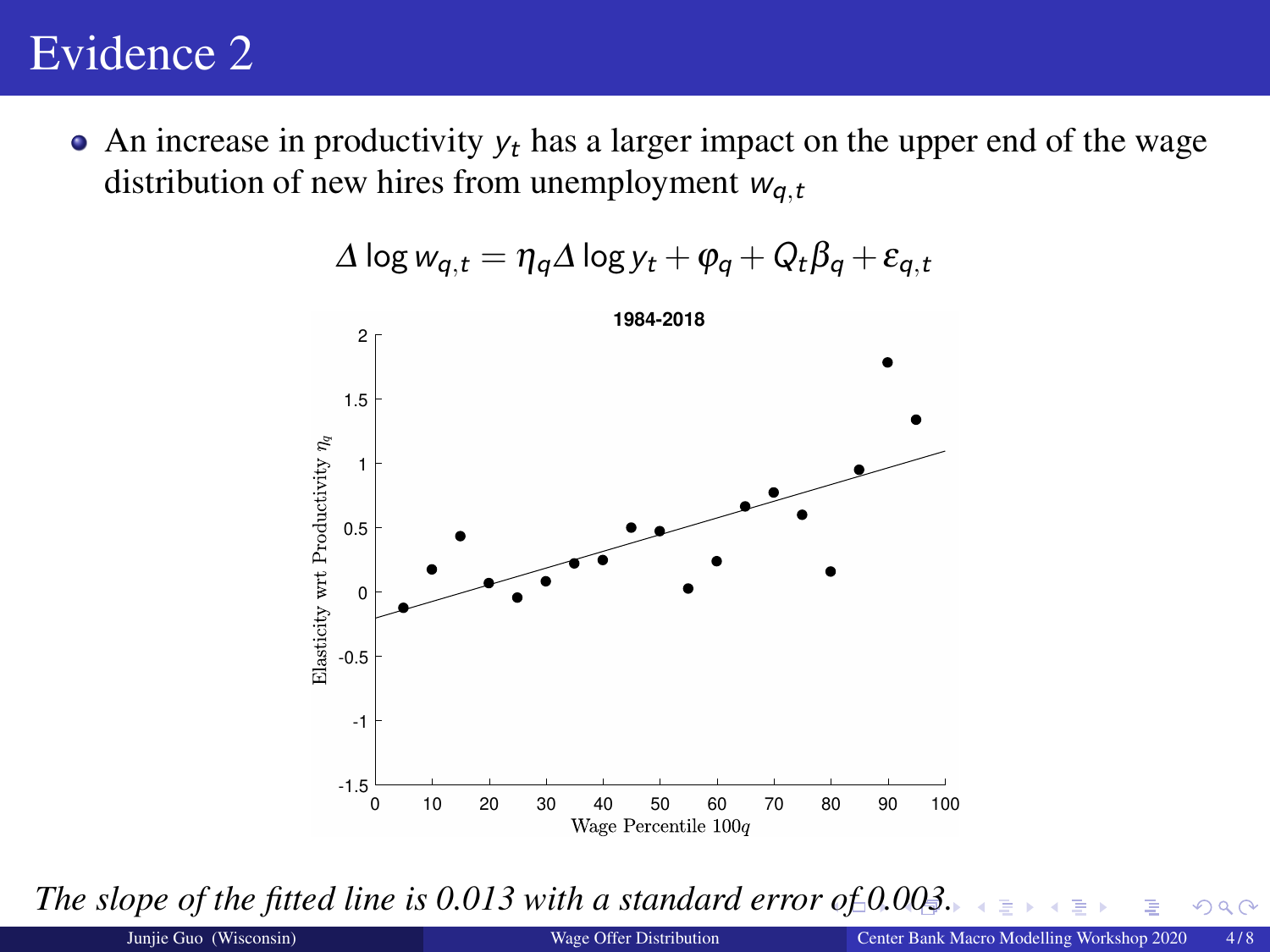- <span id="page-4-0"></span>• DMP meet Burdett and Judd (1983)
- DMP: Discrete time; homogeneous workers and homogeneous firms; random meetings between unemployed workers and vacancies; no on-the-job search; exogenous job destruction
- Deviation: Each period, a worker can meet *multiple* vacancies, and vice versa.
	- Vacancies are created at the beginning of a period with a *posted* wage
	- The total number of meetings across all workers and vacancies is deterministic  $m(u, v)$
	- The number of meetings at the individual level is random; Poisson with mean  $\lambda_j = \frac{m(u,v)}{j}, j \in \{u,v\}$
	- At the end of a period, a vacancy makes an offer to *one* of the workers it meets, if any
	- A worker with one or more offers accept the one with the highest wage if it's better than unemployment
- BJ: Multiple offers imply wage dispersion even with homogeneous agents on both sides
	- $\bullet$  F is endogenous and non-degenerate

 $299$ 

 $\mathbf{A} \equiv \mathbf{A} + \mathbf{A} \mathbf{B} + \mathbf{A} \equiv \mathbf{A} + \mathbf{A} \equiv \mathbf{A}$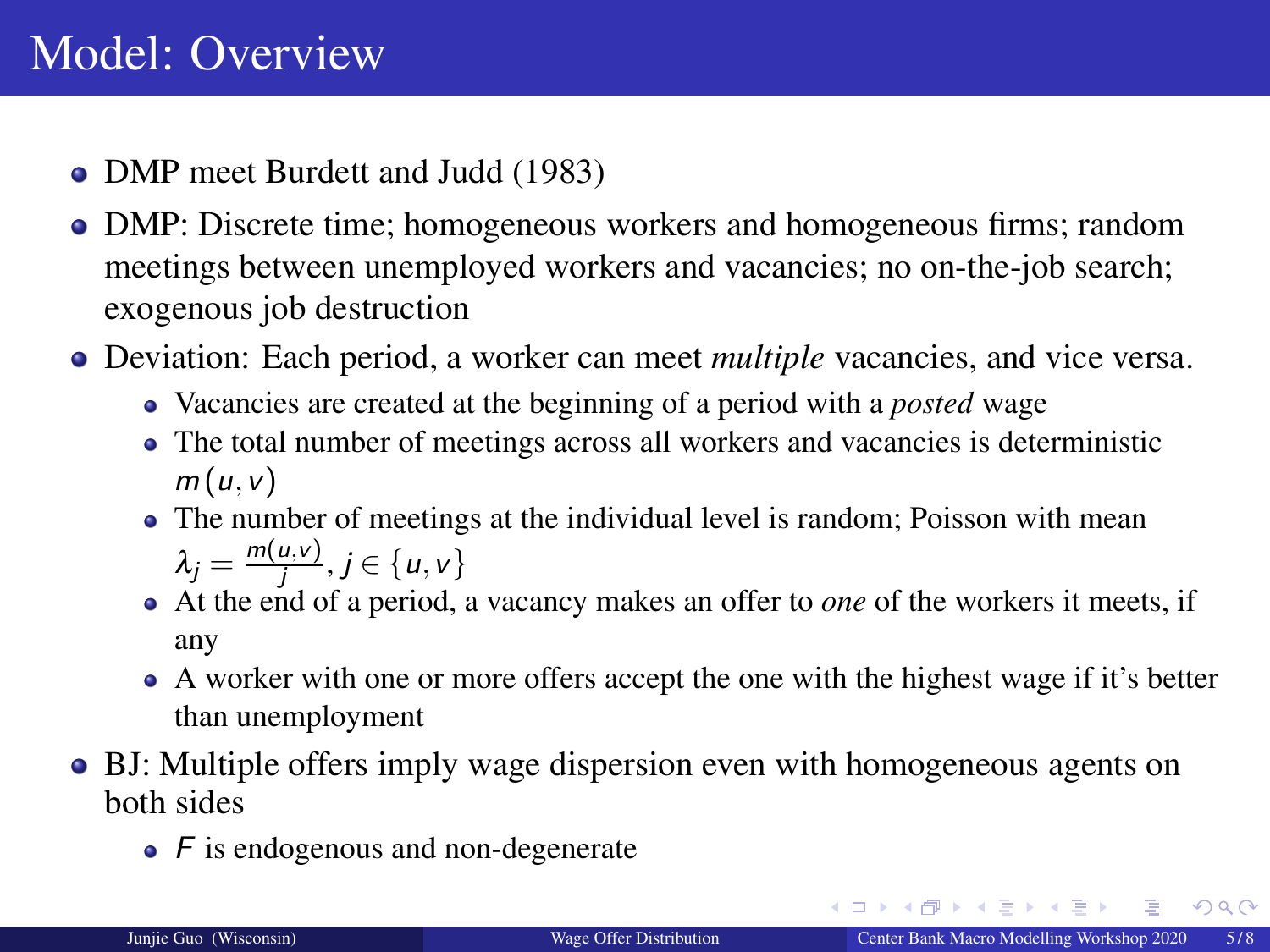$\frac{\partial P_M}{\partial y} > 0$  and  $\frac{\partial P_M}{\partial u} < 0$  with  $P_M$  being the fraction of workers with multiple offers among those with at least one offer

- Consistent with Guo (2020)
- Let  $w_F^q$  $\mathcal{F}_F^q$  be qth percentile of the wage offer distribution F. We have, for any  $0 \leq a_1 < a_2 \leq 100$

$$
\frac{\partial w_F^{q_2}}{\partial y} > \frac{\partial w_F^{q_1}}{\partial y} > 0
$$

- Intuition: an increase in productivity y raises the market tightness  $\theta$  and the offer arrival rate
	- Unemployed workers are more likely to receive multiple offers
	- Low-wage offers are more likely to be rejected
	- In response, firms post a larger share of high-wage vacancies
- Same for G, the wage distribution of new hires from unemployment.

 $\Omega$ 

 $\left\{ \begin{array}{ccc} 1 & 0 & 0 \\ 0 & 1 & 0 \end{array} \right.$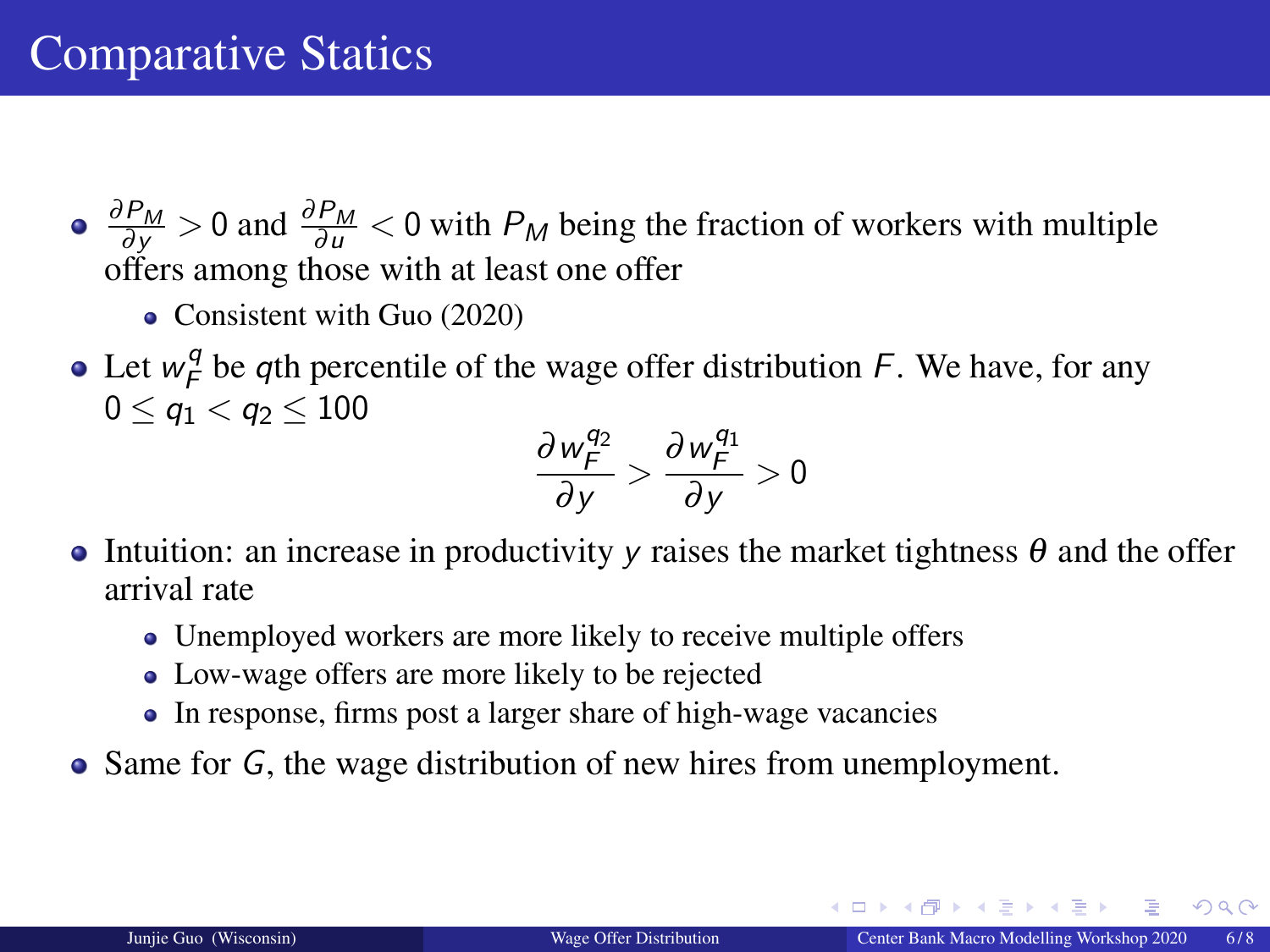#### Calibration: Steady State

Calibrated in the spirit of Hagedorn and Manovskii (2008)



 $\leftarrow$   $\Box$